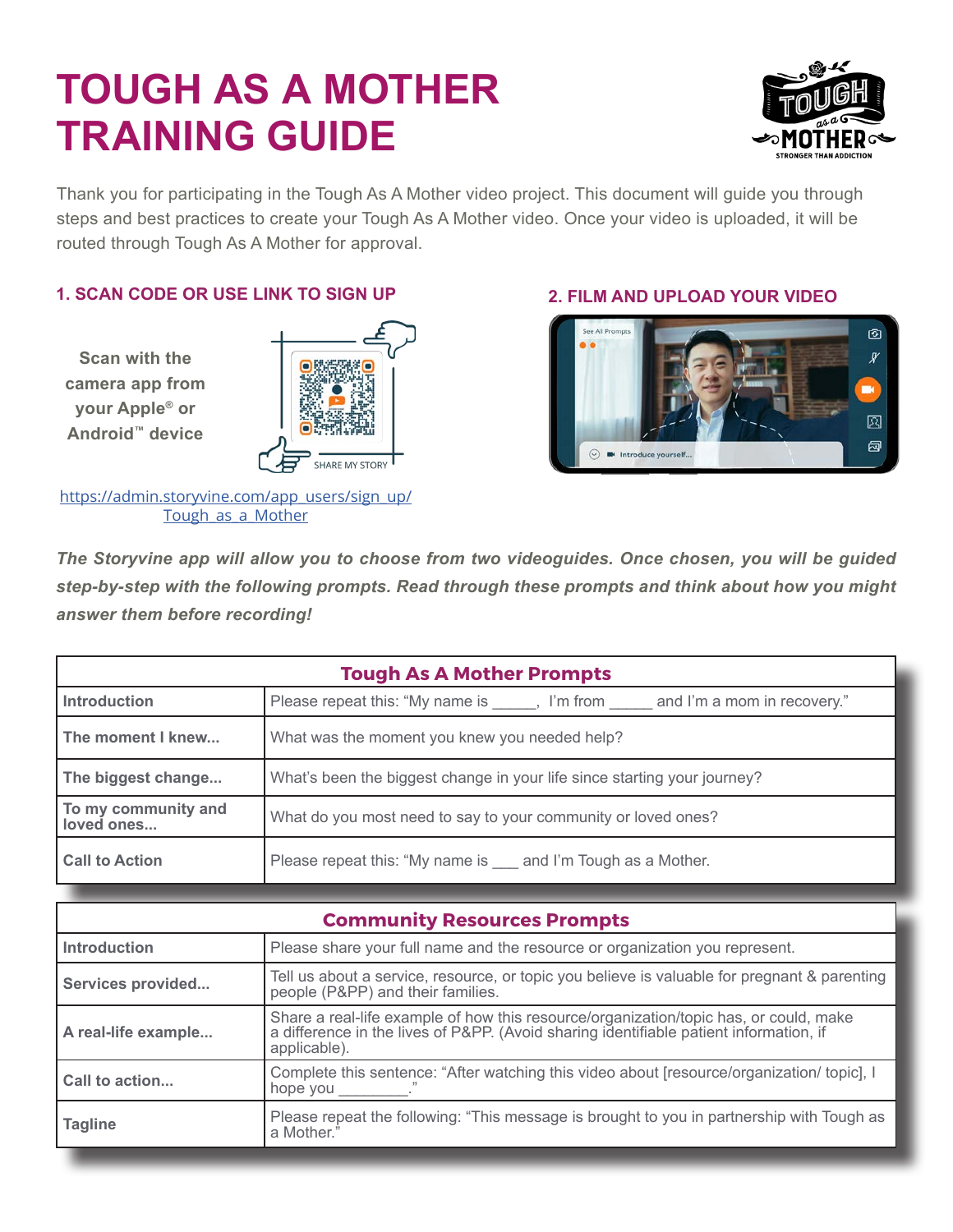

#### **UNDERSTANDING THE STORYVINE INTERFACE**





**Tap the VIDEO CAMERA to start recording.** 



**The RED button means you're recording.** 

**Tap it to STOP.** 

**The TIMER shows how long you've been recording this segment.**



**Tap REPLAY to review the clip.** 

**Tap TRIM CLIP to trim the beginning or end of a clip.**

**Tap REDO CLIP to film again.** 

**Tap CONTINUE to move onto the next take.**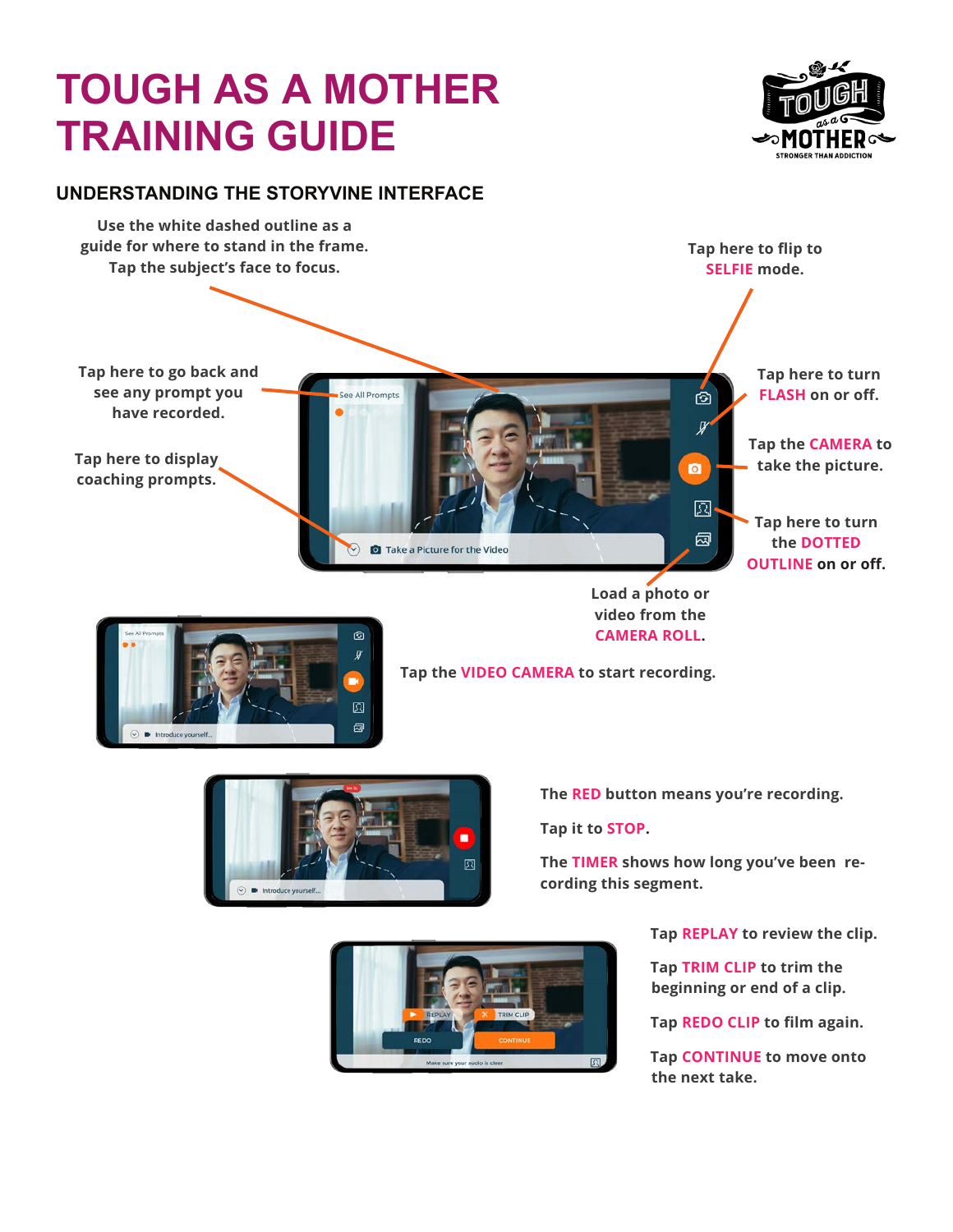

#### **FOLLOW THE IN-APP PROMPTS**



Enter your email. Select your VideoGuide. Review synopsis. Enter text data.

### **CLICK "ALLOW" AND THEN SELECT "OK" TO STORYVINE PERMISSIONS**

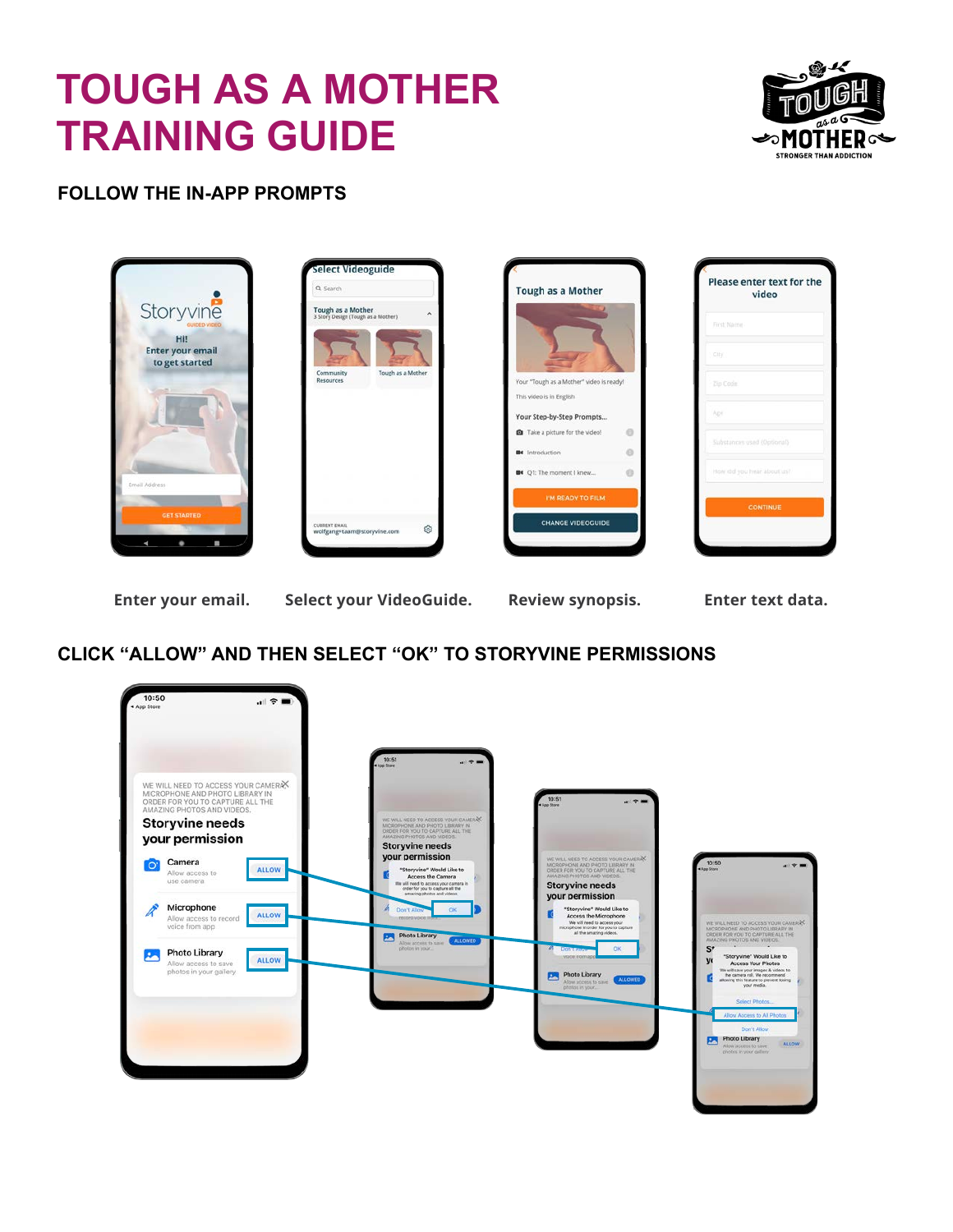

#### **UPLOAD YOUR VIDEO**



**If a video "disappears" during upload, tap bottom left to access the upload queue and check the status.**